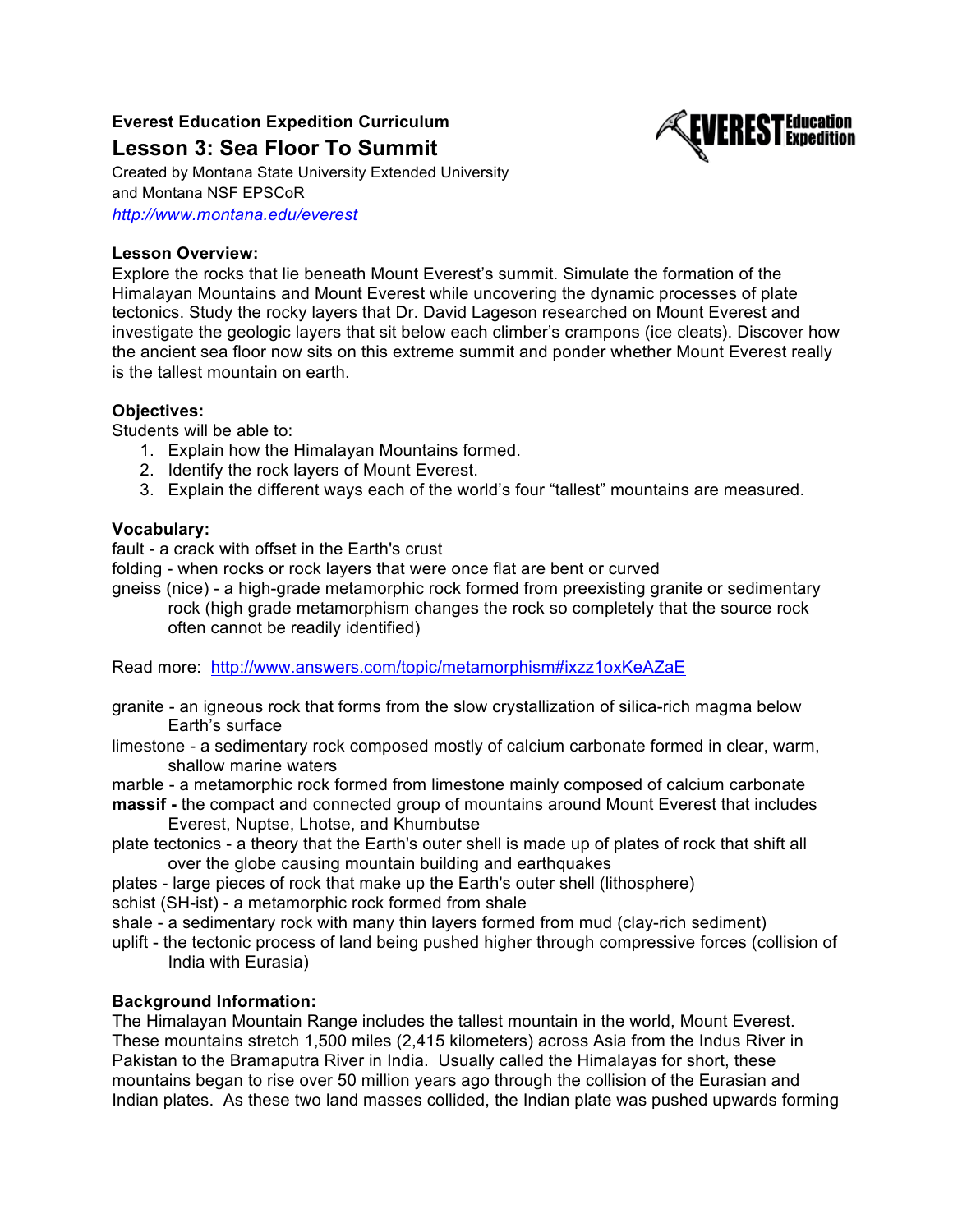the Himalayan Mountains. These two tectonic plates continue to collide and are pushing Mount Everest a few millimeters higher each year.

Mount Everest's rock layers tell the geologic story of this mountain's formation through several distinct successions of rock.

- The bottom-most unit, consisting of gneiss, schist and migmatite, is called the Rongbuk Formation. This unit forms the foundation of the mountain and can be found below 23,000 feet (or 7010 meters). The gneiss and schist are locally intruded by white-colored leuco-granite (leuco means white or light colored), which is more prominently exposed on the south face of Nuptse. In other words, magma pushed into cracks and spaces in the gneiss and schist and formed granite.
- Above these rocks, the North Col Formation comprises most of the mountain from 23,000 to 26,900 feet (meters). This formation is a mixture of shale (sedimentary rocks composed of fine fragment, also called pelites), sandstone (quartzite) and yellow-tan marble.
	- The uppermost part of the North Col Formation, near 27,500 feet (8382 m), is limestone.
	- $\circ$  The highest 500 feet of this layer consists of yellow marble known as the Yellow Band. This feature actually slices through Mount Everest at an angle and is most pronounced on the North Face. (On the south side, it's visible around 24,000 feet / 7315 m.)
- Above the Yellow Band is dark grey limestone. It can be seen most prominently in the First and Second Steps of the Northeast Ridge. This soft grey rock comprises the "summit pyramid" and is a special focus of Dr. Dave Lageson's study of the geology of Mount Everest.

The summit of Mount Everest was the seafloor 470 million years ago. The rock that comprises the "summit pyramid," or uppermost part of Mount Everest, is gray limestone that was deposited in the Tethys Ocean to the north of India during the early to middle Ordovician Period of the Paleozoic Era, long before India began its northward journey towards Eurasia and the eventual collision of tectonic plates that uplifted the Himalaya and Tibetan Plateau. Called the "Qomolangma Limestone" by geologists, the summit rocks are limestone (grainstone) with fragments of common Ordovician marine invertebrate shells, such as trilobites, brachiopods, ostracods and crinoids. The Qomolangma Limestone has been altered by heat, pressure and fluids that have altered the original limestone, so it is now a low-grade metamorphic rock (lowgrade metamorphism takes place at much lower temperatures and pressure than high-grade metamorphism, and low-grade metamorphic rocks are characterized by an abundance of minerals that contain water in their crystal structure). These rocks have been brought to the *roof of the world* through continual uplift caused by the collision of India and Eurasia (which is still on-going today), deep erosion of the Greater Himalaya, and fault displacement along the South Tibetan detachment (Qomolangma detachment fault) that has tectonically placed the summit rocks over higher-grade metamorphic rocks below.

The Everest Education Expedition conducted scientific research on the geology of Mount Everest including gaining a better idea of the age of Mount Everest and rocks that comprise the **massif** (the compact and connected group of mountains around Mount Everest that includes Everest, Nuptse, Lhotse, and Khumbutse); collecting a suite of samples to better date and describe the fossil-bearing marine limestones that form the summit pyramid of Everest; and studying the major faults that cut through Mount Everest to better understand how and when they formed (in particular, the Qomolangma and Lhotse detachment faults).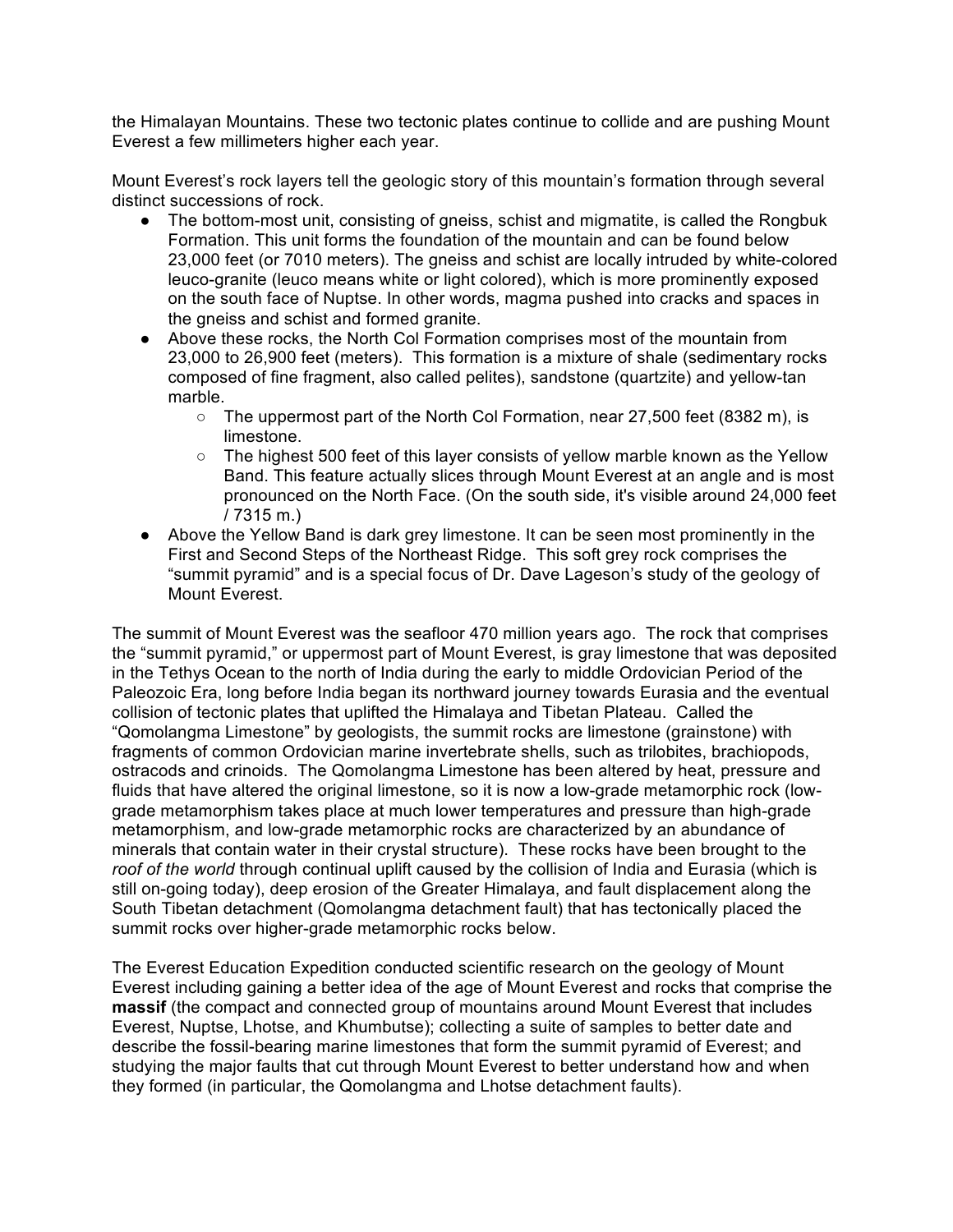If your class needs to go over some basic points such as what is a rock, what is a mineral, and what the three classifications of rocks are, refer to this *MSU Science Zone #31* What is a rock? *worksheet. http://eu.montana.edu/pdf/outreach/msuscizone31.pdf*

# **Activity 1: Himalaya Mountain Formation**

*Activity Length: 20 minutes (more if your class needs to be introduced to plate tectonics) Materials:*

- *● Piece of paper, does not have to be blank (one per student)*
- *● Hand towels (two for demonstration, or more for student use) ● Himalayan Mountain formation flip-book (one per student)*
- *http://www.montana.edu/everest/resources/pdf/Lesson\_03\_Everest\_Flip\_Book.pdf ● Colored pencils*
- 1. Review **plate tectonics** with your students. (If your class has not yet covered plate tectonics, please see the "Taking it Further" section for an activity that briefly introduced this concept.) Remind your students that the earth's surface is covered in tectonic plates that move and collide, helping to create landforms.
- 2. Ask your students to think back to the previous lesson and recall that Mount Everest is in the Himalaya Mountains. Tell your students that these mountains were formed when two **plates** (India and Eurasia) collided. Explain to your students that they will be using different objects to help them model how the Himalayas formed.
- 3. Have your students model mountain building with their hands.
	- a. Have your students hold their hands out in front of them with their palms facing downward and their fingertips touching. One of their hands now represents the Indian plate; the other the Eurasian plate.
	- b. Instruct your students to slowly add pressure and push their fingertips together. This pressure will force their fingers to bend upward as the pads of their fingers (and eventually their palms) press together.
	- c. Explain to your class that this model shows in a very simple way that two colliding continental plates push land masses upward and build mountains. (Note: This model does not accurately represent how these two continental plates layered as they formed mountains.)
- 4. Now have each of your students set a piece of paper on their desk. (It does not have to be blank.)
	- a. Have students gently but steadily push from both ends of the sheet of paper (or towel if available) toward the center. Ripples and bumps of many shapes will push up along the surface. (Once the folds in your students papers are too big, they fall over.)
	- b. Demonstrate this folding for your classing using one hand towel folded in quarters.
	- c. Tell your class that as the Indian plate pushes into the rest of Asia, it is causing the Eurasian plate to **fold** and make mountains, just like your paper did.
	- d. Explain to your students that this was the first step of the formation of the Himalayan Mountains. (Note: Unlike the model where students used their hands, the paper and towels show how the Himalaya's rock layers folded as they were pushed upward.)
- 5. Explain to your students that it is not just the folding rock layers that make Mount Everest so tall. Once the rock layers are folded too much, the rocks break along their fold, creating a **fault**. Have your students watch your demonstration using two hand towels (or follow along if they have towels of their own).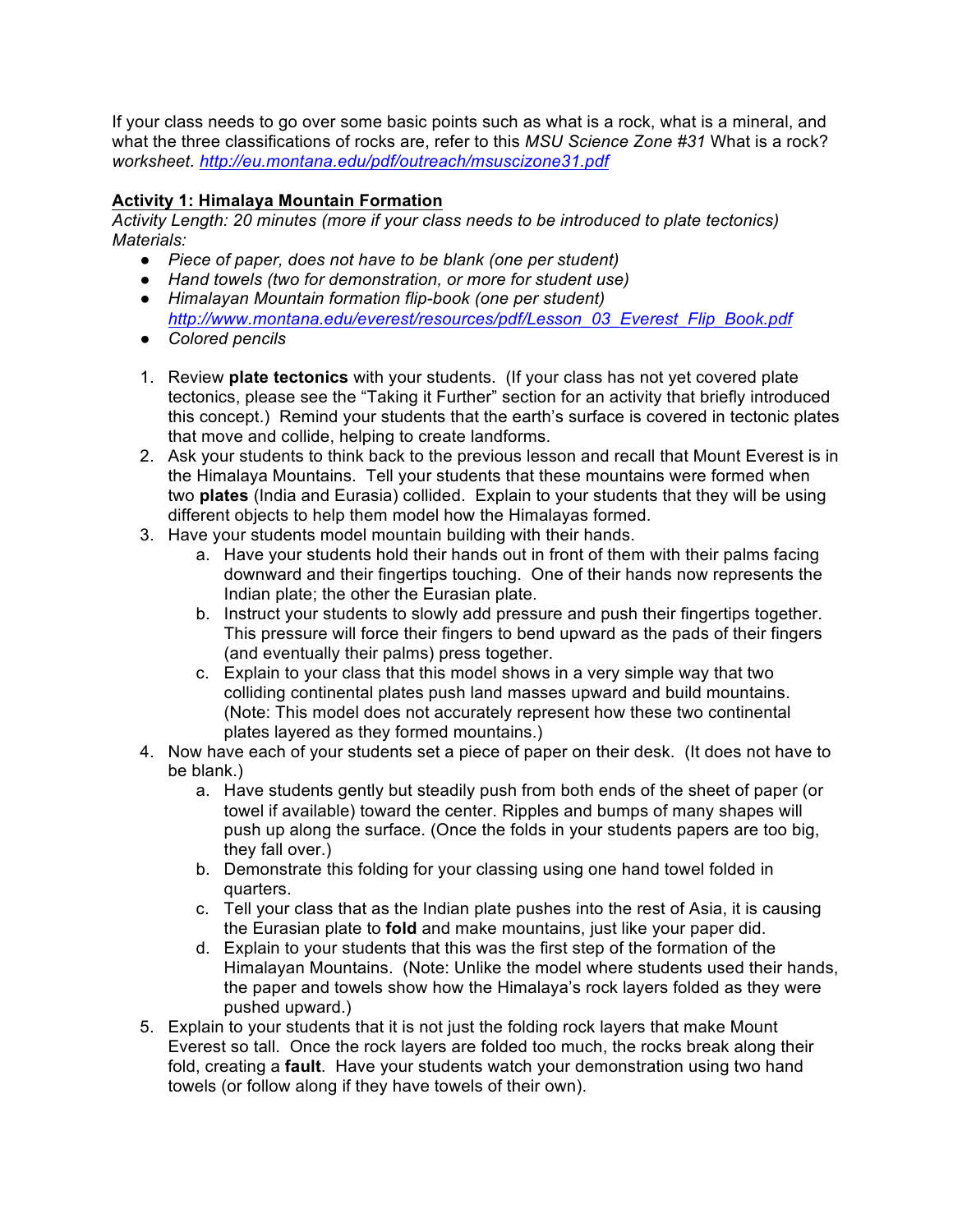- a. Push two different colored hand towels folded in quarters into each other along a flat surface with the folded edges leading and touching.
- b. The towels will both fold at first, then one towel will be forced under the other. The towel on top is being **uplifted** to form mountains. Tell your students that this is the mountain building process that formed the Himalayas.
- c. The towel that ended up on top was lighter and represents the Asian plate.
- d. The towel that ended up on the bottom after folding is the Indian plate.
- 6. Show your students the pictures from the Flip Book and walk them through this process again referring to the towels.
- 7. Have your students color and assemble the Flip Book demonstrating the formation of the Himalayas and Mount Everest.

# **Activity 2: Rock Layers of Everest**

*Lesson Length: 20 minutes Materials:* 

> *Mount Everest Geology Profile (one per student) http://www.montana.edu/everest/resources/worksheets/Worksheet\_Everest-geology-student.pdf http://www.montana.edu/everest/resources/worksheets/Worksheet\_Everest-geology-teacher.pdf*

- *● Colored pencils*
- 1. Tell your students that Mount Everest is composed of different types of rocks that are stacked in four layers like a cake because of how the rocks were arranged as the Indian plate collided with the Eurasian plate.
- 2. Using the Mount Everest Geology Profile, tell your students about each of the four layers of rock (from the base of the mountain to the summit) including their properties and how they formed.
	- a. Have your students locate the bottom-most layer of rock on the Profile.
	- b. Tell your students about this rock.
	- c. Then, have your students color this layer according to the key.
	- d. Repeat this process for each of the four layers. (See the background information below for more detailed descriptions of these layers.)

## Rongbuk Formation

(Color in light grey to symbolize the light color of the granite that is part of this layer.)

- a. forms the base of Mount Everest below 7,000 m (23,000 ft)
- b. **schist**, **gneiss** and migmatite
- c. leuco**granite** (light colored granite) that intruded the Rongbuk Formation visible on the North Face

## North Col Formation

(Color in brown to symbolize the mud and sand that created these rocks.)

- a. 7,000 to 8,200m (23,000 to 26,900 ft)
- b. **Shale** (pelites), quartzite and marble

# c. the base of it is a detachment normal fault called the Lhotse detachment

# Yellow Band

(Color in yellow to symbolize the name of the formation and its color.)

- a. 8,200 -8,600 m (26,900 to 28,000 ft)
- b. **marble** made from metamorphosed limestone with fossils
- c. the top is marked by a major "detachment normal fault" called the Qomolangma detachment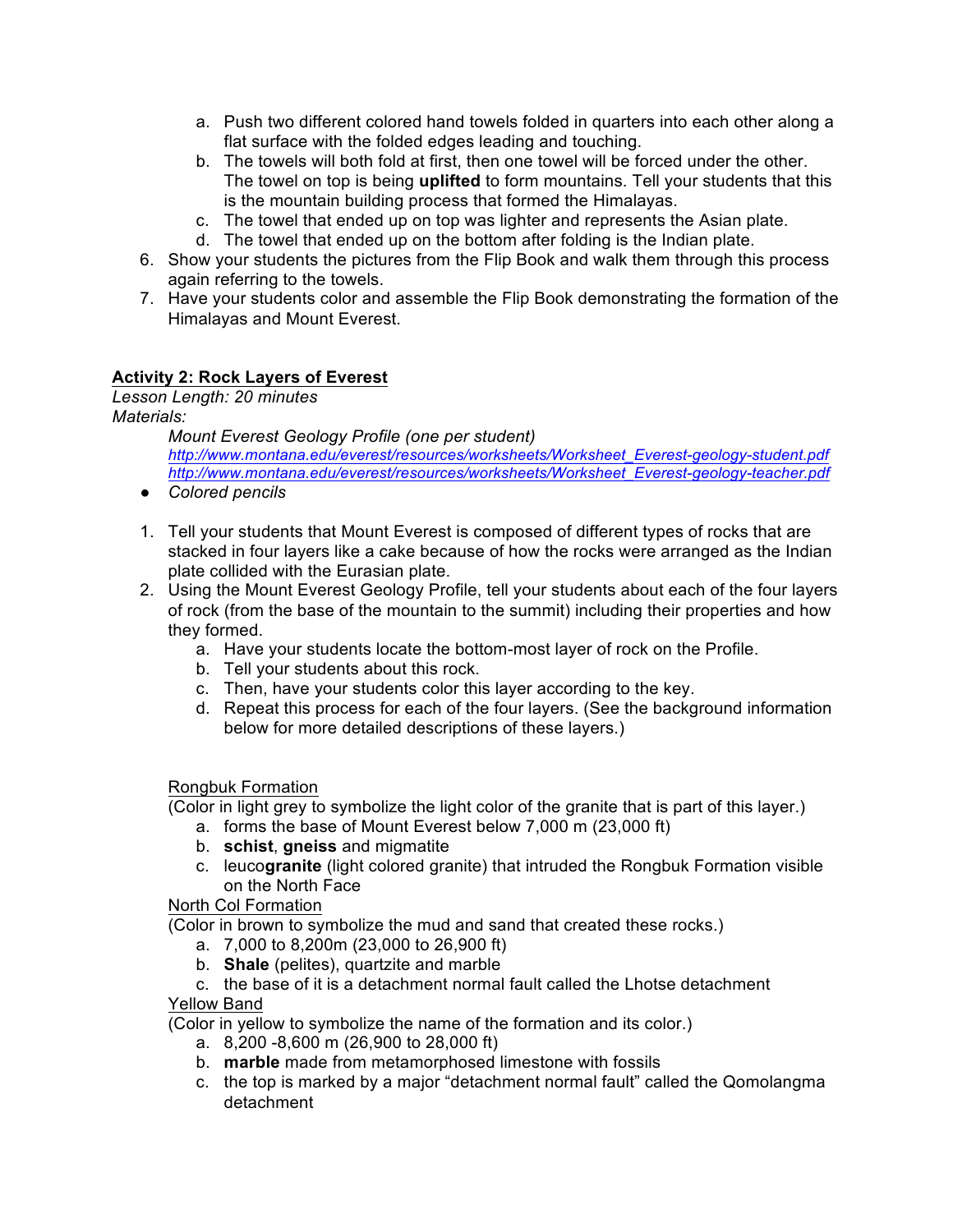Summit Pyramid (also called the Qomolangma Formation)

(Color in blue to symbolize this rock was formed in warm, shallow water.)

- a. 8,600m (28,000 ft) to the summit
- b. Ordovician **limestone** (470 million years old) with ostracods, trilobites, crinoids and other fossils of marine invertebrate animals

(continued from above)

- e. After each of the four layers are colored in, review the rocks as a class revisiting each layer's unique characteristics.
- f. You may also wish to view a geologic map of your state to see where similar rocks can be found near you. Visit http://geology.about.com/library/bl/maps/n\_statemap\_MT1600.htm for a geologic map of Montana or to find geologic maps of all 50 states visit http://geology.about.com/od/maps/ig/stategeomaps.
- g. If possible show your students the following two films of Dr. Dave Lageson discussing the geology of Mount Everest: Detecting Limestone *http://youtu.be/bDSDtkGWNEE* and Summit Limestone *http://youtu.be/1GPztdqmJdk*

# **Activity 3: Is Everest Really the Tallest?**

*Lesson Length: 10 minutes Materials:* 

- *MSU Science Zone #29* What is the World's Tallest Mountain? *worksheet (one per student) http://eu.montana.edu/pdf/outreach/msuscizone29.pdf*
- *● Access to a computer for the students or simply provide them with the altitude of the place you live*
- 1. Have your students read MSU Science Zone sheet.
- 2. Require students to complete the questions in the "Try This!" section.

## **Tying it All Together:**

Use the following ongoing activities to check for student understanding of each lesson's concepts. Grade for completion, management of data collection, effort and participation throughout unit.

1. **"Mount Everest and Me" Worksheet**

http://www.montana.edu/everest/resources/worksheets/Worksheet\_EverestandMe.pdf

This worksheet will be an ongoing activity for your students. In a table format, the "Mount Everest and Me" Worksheet compares Mount Everest, Granite Peak (the highest peak in Montana), and your hometown. Using comparisons, the worksheet reinforces the lesson's content while helping students put this knowledge into perspective by comparing their home state and hometown. Have your students fill in the correlating rows of the table after completing each lesson. This can be completed as a class or individually.

2. **Everest Education Expedition Vocabulary Crossword Puzzle** http://www.montana.edu/everest/resources/worksheets/Worksheet\_Lesson3Crossword.pdf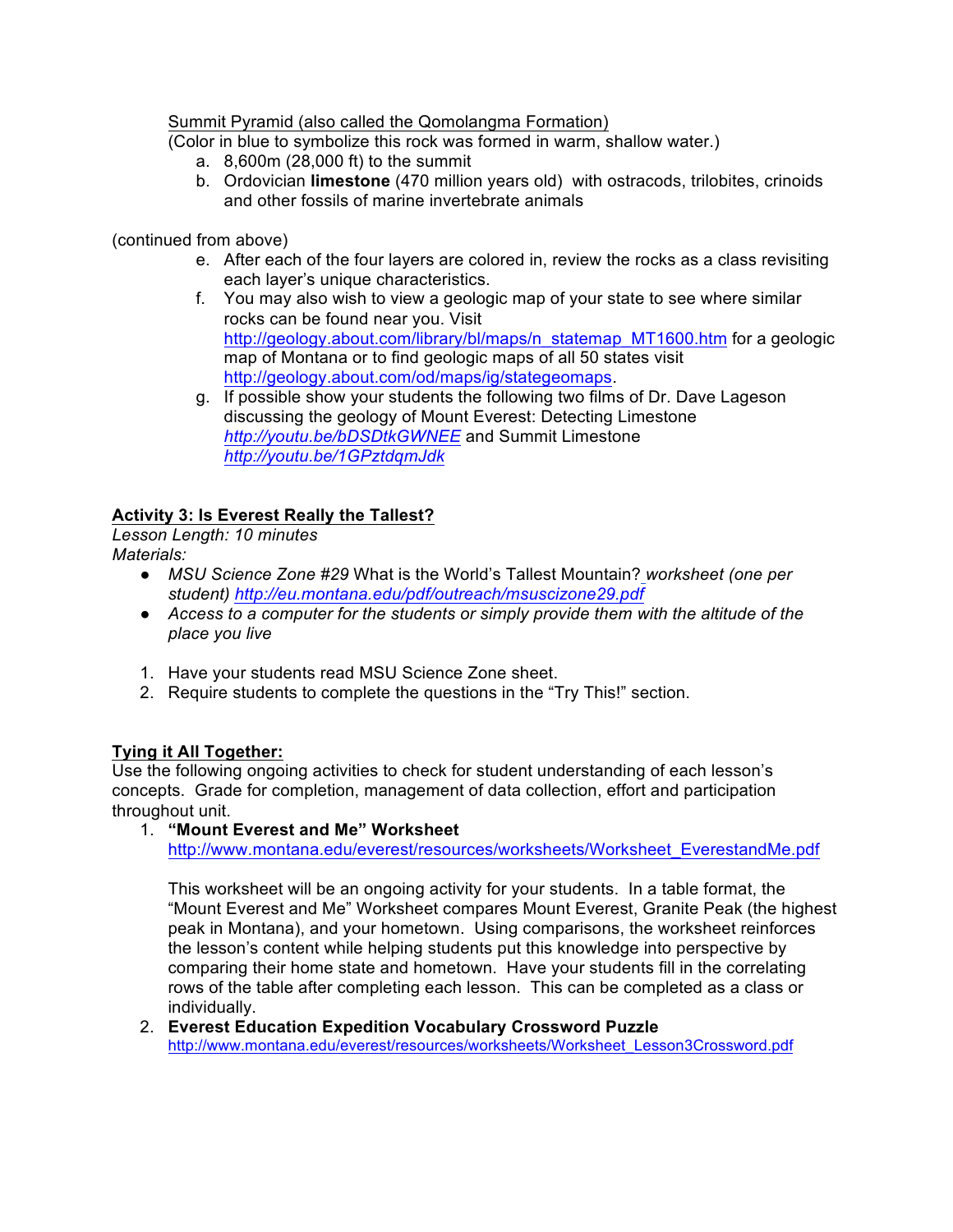This crossword puzzle reinforces vocabulary presented in each lesson. Have your students fill in the correlating vocabulary words for each lesson's puzzle after each lesson.

## **Taking it Further:**

#### *Testing for Limestone*

#### *Lesson Length: 20 minutes*

*Description: Either have a teacher demo or let your students explore how to test rocks to see if they are limestone. Limestone will gently bubble when exposed to an acid such as vinegar. Materials:* 

- *● Several samples of rock with one piece of limestone included (either a single group for the teacher to use as a demo, or multiple sets for students to share and experiment with)*
- *● Goggles*
- *● Gloves*
- *● Eye dropper bottles full of vinegar*
- *● Paper towels*

## Background Information:

Limestone is a kind of calcium carbonate  $(CaCO<sub>3</sub>)$ . It is a common chemical compound found in rocks around the world. Limestone is largely made up of tiny shells of sea creatures. Eggshells also have calcium carbonate in them and other carbonate minerals include chalk, marble and travertine. Calcium carbonate is also a key ingredient of cement and often used as a dietary supplement for calcium. Calcium carbonate can preserve fossils through permineralization (a process of fossilization in which mineral deposits form internal casts of organisms), which has occurred in the rocks on the summit pyramid of Mount Everest. There may be places in your state where this has happened. In Montana for example, most of the vertebrate fossils of the Two Medicine Formation (known for its duck-billed dinosaur eggs) are preserved by calcium carbonate permineralization.

Calcium carbonate + acetic acid  $\rightarrow$  Calcium acetate + carbon dioxide + water formula C2H4O2. (One hydrogen atom is lost when the acid ionizes.) The reaction is:  $2 C_2H_4O_2$  + CaCO<sub>3</sub> = Ca(C<sub>2</sub>H<sub>3</sub>O<sub>2</sub>)<sub>2</sub> + CO<sub>2</sub> (gas) + H<sub>2</sub>O.

Here is what happens if you add a much stronger acid to the calcium carbonate.

Calcium carbonate + hydrochloric acid  $\rightarrow$  calcium chloride + carbon dioxide + water  $CaCO<sub>3</sub> + 2HCl \rightarrow CaCl<sub>2</sub> + CO<sub>2</sub> + H<sub>2</sub>O$ 

Note that both reactions are producing carbon dioxide. Reactions similar to these are happening in the oceans right now. As greenhouse gas (such as carbon dioxide) emissions increase, the gases dissolve and react with water to make oceans more acidic. Increased acidity in the oceans is, in turn, damaging the production of shells and plates (made out of calcium carbonate) by sea creatures. Therefore we are seeing massive damage to reefs and invertebrate life, which affects many other ocean organisms.

- 1. Provide your students with samples of rocks, some of which are limestone and others that are not, or just demonstrate this reaction for them.
- 2. Provide anyone conducting the experiment with safety goggles, paper towels, and a eye dropper bottle full of vinegar.